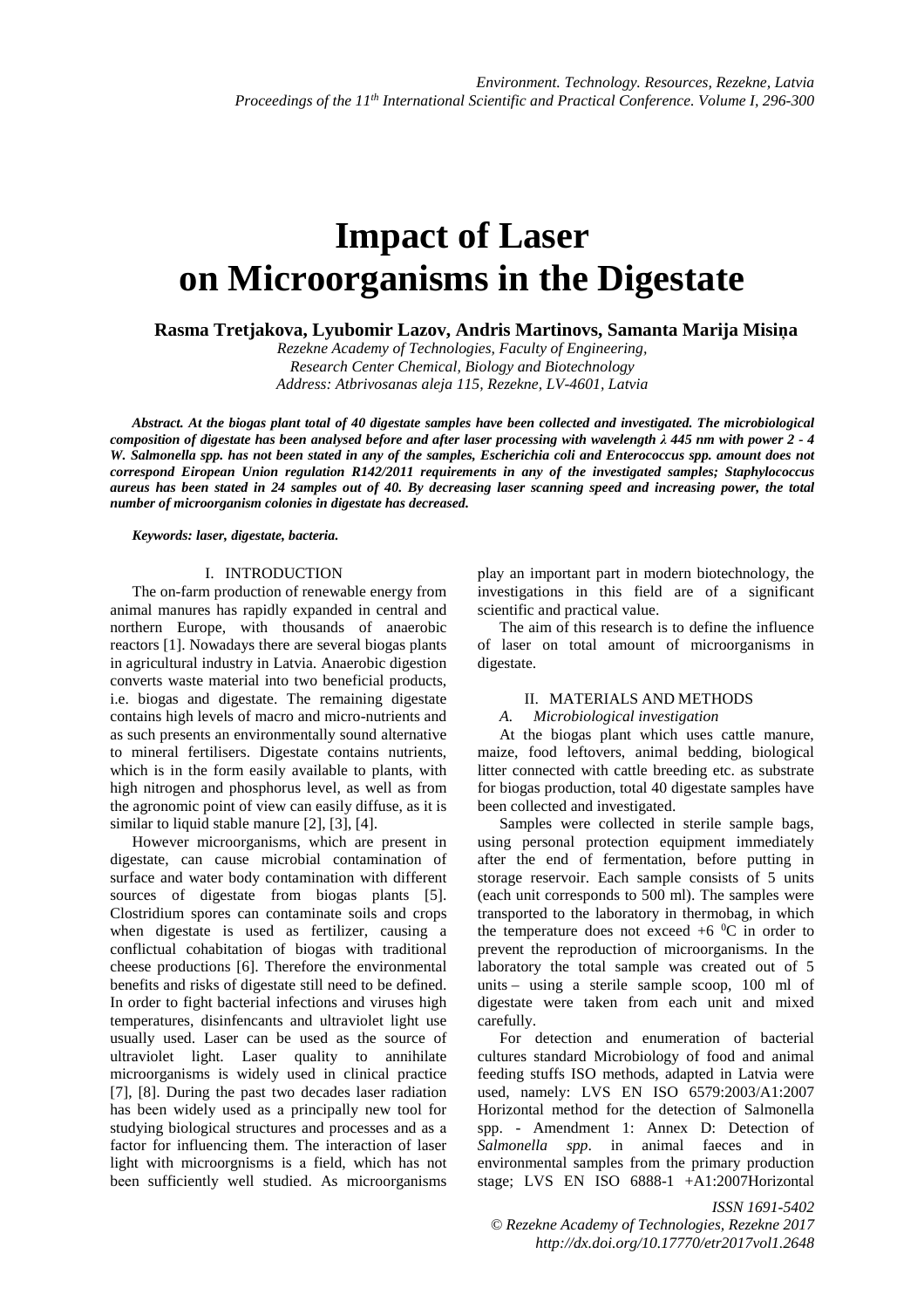method for the enumeration of coagulates-positive staphylococci (*Staphylococcus aureus* and other species) - Part 1: Technique using Baird-Parker agar medium; LVS ISO 16649-2:2007 Horizontal method for the enumeration of <br/>beta>-glucuronidase-positive *Escherichia coli* - Part 2: Colony-count technique at 44 °C using 5-bromo-4- chloro-3-indolyl -<beta>-Dglucoronide. *Enterococcus spp*. ГОСТ 28566-90. Food products. Method for detection and determination of count Enterococci.

Before and after the processing with laser, the total amount of microorganisms in digestate samples was defined (colony forming units CFU/ ml). The method is based on LVS EN ISO 4833 – 1:2014 standard Microbiology of the food chain - Horizontal method for the enumeration of microorganisms - Part 1: Colony count at 30 degrees C by the pour plate technique (ISO 4833-1:2013).

#### *B. Laser processing*

15 g of digestate were poured in sterile, 75 mm in diameter Petri dish. Each sample was exposed to laser processing with invariable wavelength of λ 445 nm and variable power of 2 and 4 W, scanning speed - 20, 40, 60 and 80 mm/s (Fig. 1.). Laser systems parameters are given in Table I.

Table I Laser systems embalaser A3 parameters Laser type Laser diode Wavelength  $\lambda$  [nm] 445<br>
Laser nower P [W] 0 - 4 Laser power P [W] Cutting area [mm] 297 x 420<br>Scanning speed [mm/s] 1 - 150 Scanning speed [mm/s] Cooling type No Assisted gas Air Focal lens diameter [mm] 9 Focus distance [mm] 45 mm Focal spot diameter  $[\mu m]$   $\sim$  200 Extra: https://www.laserglow.com/D4F



Figure 1. The laser processing of digestate samples

Samples were processed using the method of raster processing (a principle of sequential line scanning) (Fig. 2) with an option for variable interval  $dy = 100 \mu m$ . In given diameter (300  $\mu$ m) of work spot, every line would overlap about 70%. Each sample was processed 3 times every time rotating the sample by  $45^0$ .



Figure 2. The principle of sequential line scanning

### *C. Theoretical aspects of the research*

The studies were conducted with a diode laser with electromagnetic radiation in the visible part of the electromagnetic spectrum with wavelength  $\lambda =$ 445 nm (see Fig. 3).

| 00nm | 400nm              | 800nm | $400 \mu m$                          | 25cm |
|------|--------------------|-------|--------------------------------------|------|
|      |                    |       |                                      |      |
|      |                    |       |                                      |      |
|      |                    |       |                                      |      |
|      | $\lambda$ = 450 nm |       |                                      |      |
|      | Wavelength         |       |                                      |      |
|      |                    |       | Figure 3. Electromagnetics spectrum. |      |

Using the dependence (1) we can calculate the frequency of this electromagnetic radiation

$$
v = c / \lambda = 6.74 \times 10^{14} \text{ Hz}
$$
 (1)

where *c* is the speed of light in vacuum -  $3 \times 10^8$  m / s.

The energy of an electromagnetic radiation quantum fall on the specimen with colonies of bacteria is determined by the dependence

$$
E = h v = 6.74 \times 10^{14} \times 6.626 \times 10^{-34}
$$
  
= 1.017×10<sup>-2</sup> J (2)

where *h* is the Planck's constant,  $h = 6.626 \times 10^{-34}$  J.s

The minimum diameter of the focal spot  $d_0$  is defined by the expression (equation)

$$
d_0 = M^2 \frac{4\lambda}{\pi} \frac{f}{D} \tag{3}
$$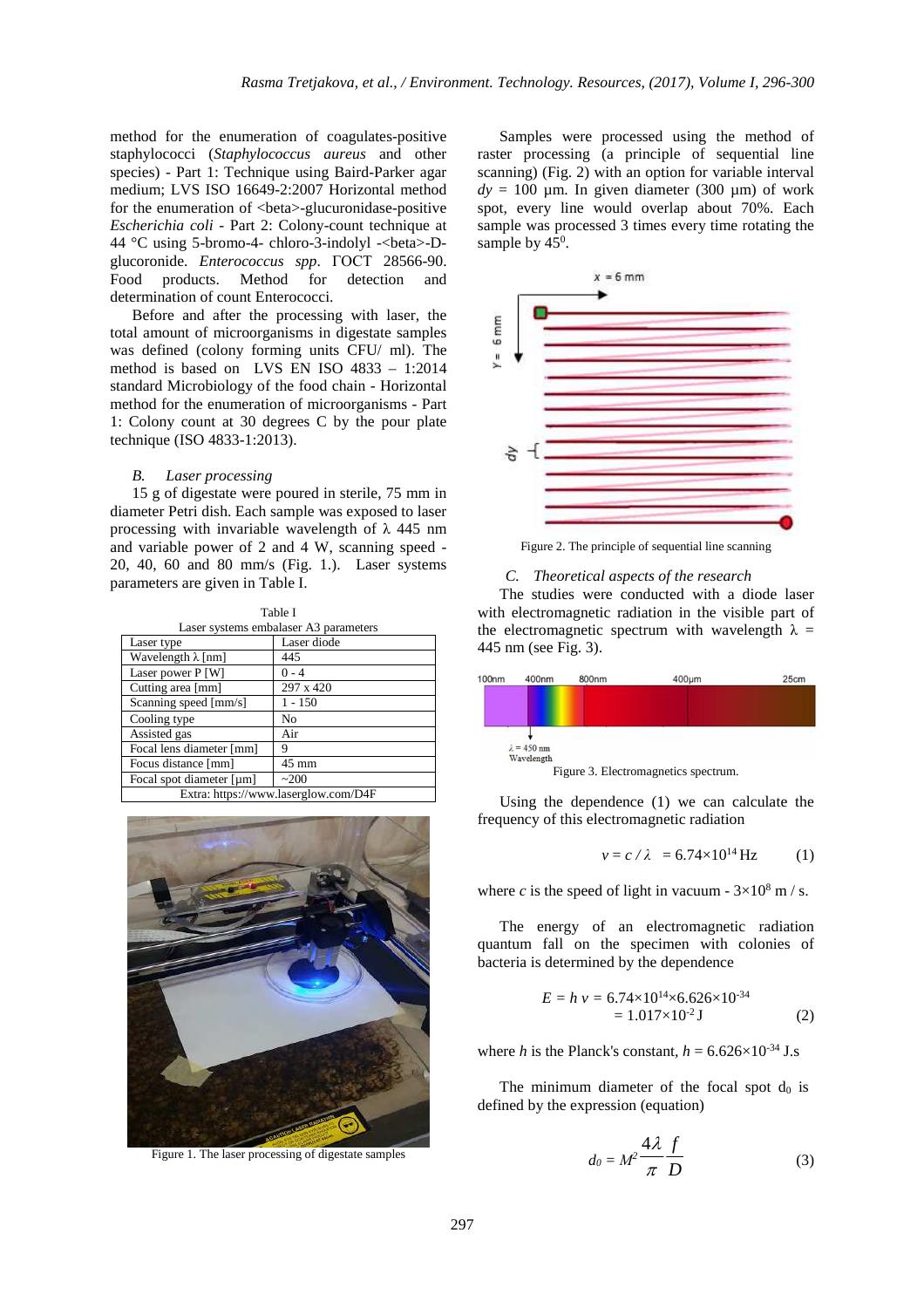where *f* is the focus distance,  $f = 45$  mm.

For diode lasers a parametet M2 of quantifiy the beam quality is between  $10 \div 20$ .

In our experiment the diameter is about  $300 \mu m$ .

The power density *q* which is obtained in the area of the working spot on the sample is

$$
q = P/S \tag{4}
$$

where *S* is the area of the working spot,  $P = 4W$ ,

 $S = \pi r^2$  $d = 300 \mu m$ ; r = 150  $\mu$ m

$$
S = 3.14 \times (150 \times 10^{-6})^2 = 7.07 \times 10^{-8} \text{ m}^2
$$

$$
q = 4/7.07 \times 10^{-8} = 5.7 \times 10^8 \text{ W/m}^2
$$

At the fixed constant speed  $v - 80 \times 10^{-3}$  m/s, the impact time of our experiment is set with the expression

$$
t = d/v - duration of exposure \tag{5}
$$

where  $v - speed$  of processing;  $d - diameter$  of the focal spot. d=300  $\mu$ m= 300×10<sup>-6</sup> m

 $v=80\times10^{-3}$  m/s

 $t = 300 \times 10^{-6} / 80 \times 10^{-3} = 3.8 \times 10^{-3}$  s = 3.8 ms

 $v=20\times10^{-3}$  m/s

$$
t = 300 \times 10^{-6} / 20 \times 10^{-3} = 15.0 \times 10^{-3} \text{ s} = 15.0 \text{ ms}
$$

The linear density of energy (LDE) during the process of interaction of laser radiation with the target is defined:

LDE = P/v = 
$$
4/80 \times 10^{-3}
$$
 m/s = 50 J/m  
= 0.05 J/mm  
LDE = P/v =  $4/20 \times 10^{-3}$  m/s = 200 J/m  
= 0.2 J/mm

The interaction of laser radiation with the substance depends on three groups of factors associated with the laser source (power, wavelength, ect.), the optical and thermal properties of the target and the process parameters (speed, focus distance, step between lines, etc.).

### III. RESULTS AND DISCUSSION

The microbiological standards for fermentation remains are defined by Eiropean Union regulation R142/2011 addition 5, section 3, paragraph 3 (EU regulation R142/2011), which controls the digestate microbiological pollution. Digestate representative samples, which were taken immediately after the transformation, have to correspond the following standards:

- 1. *Escherichia coli* amount does not exceed 5000 CFU/ml (one sample consists of 5 units, each of them is investigated as a separate sample);
- 2. *Enterococus spp*. amount does not exceed 5000 CFU/ml (one sample consists of 5 units, each of them is investigated as a separate sample);
- 3. *Salmonella spp*. 25 g has not been stated (one sample consists of 5 units, each of them is investigated as a separate sample);

Fermentation remains, which do not correspond particular requirements, are transformed once again, if Salmonella has been stated, they are liquidated according to the regulations of competent authority.

Digestate is not investigated to the presence of other pathogens, however, their presence is very probable.

In the following research *Salmonella spp*. has not been stated in any of the samples, *E. coli* and *Enterococcus spp.* amount does not correspond EU regulation R142/2011 requirements in any of the investigated samples; *Staphylococcus aureus* has been stated in 24 samples out of 40, EU regulation R142/2011 does not regulate the norm of the following microorganisms in digestate, however, *S. aureus* can cause threats to environment (See Table II).

| 141116 H                                            |           |  |  |  |  |
|-----------------------------------------------------|-----------|--|--|--|--|
| Microbiological tests results for digestate samples |           |  |  |  |  |
| Average<br>CFU/ml                                   | <b>SD</b> |  |  |  |  |
| 25 g not stated                                     |           |  |  |  |  |
| 20 470                                              | ± 4114    |  |  |  |  |
| 14640000                                            | ±1680000  |  |  |  |  |
| 165                                                 | $+35$     |  |  |  |  |
|                                                     |           |  |  |  |  |

Table II

Total number of bacterial colony in non-processed digestate at the dilution  $1*10^{-14}$  and  $1*10^{-15}$  has been shown in Table III.

Table III for digestate samples

| Non-processed<br>digestate dilution part | The total number of intercorganisms for digestate samples<br>Colony forming<br>units<br>CFU/ml | <b>SD</b> |
|------------------------------------------|------------------------------------------------------------------------------------------------|-----------|
| $1*10^{-14}$                             | 192                                                                                            | ± 41      |
| $1*10^{-15}$                             | 87                                                                                             | $+29$     |

The impact of laser on total number of digestate at the dilution  $1*10^{-14}$  and  $1*10^{-15}$  is shown in Figures 3, 4. In given scanning speed interval experimental data can be approximated using following equation

$$
N=A\cdot v^B,
$$

where N - number of microorganism colonies; A=const; B=const.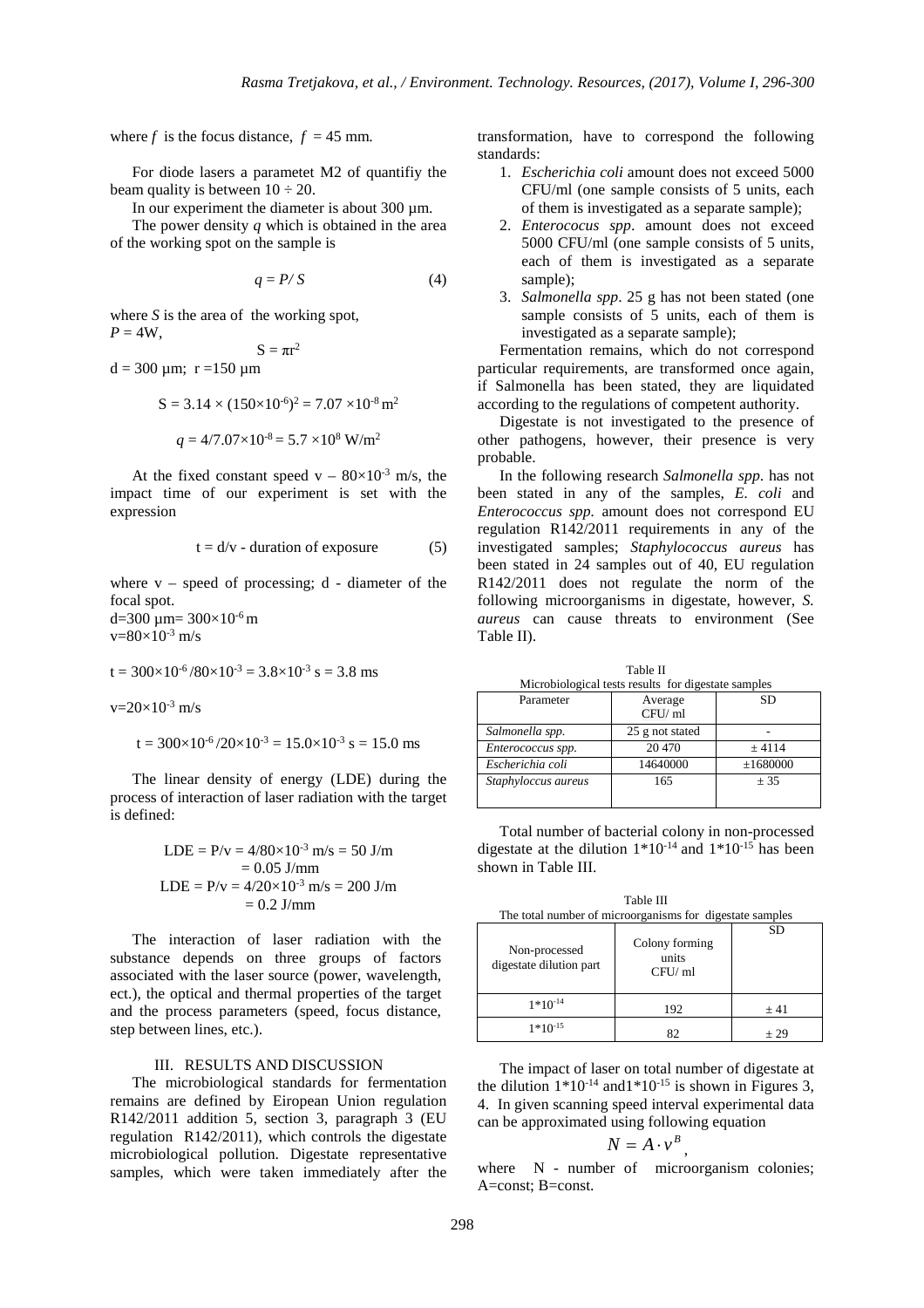With the laser scanning speed 20 mm/s and power 4 W, the total number of microorganism colonies in digestate at the dilution 1\*10-15 has decreased to 93 %, at dilution  $1*10^{-14}$  - 90 %. By decreasing laser

speed and increasing power, the total number of microorganism colonies has decreased.







Figure 4. The total number of microorganism colonies (CFU/ml) after digestate processing with variable laser power and scanning speed (digestate dilution part 1\*10<sup>-15</sup>). If P=  $\frac{3}{4}$  W, then A=0.45, B=0.89; if P= 2 W, then A=9.0, B=0.39